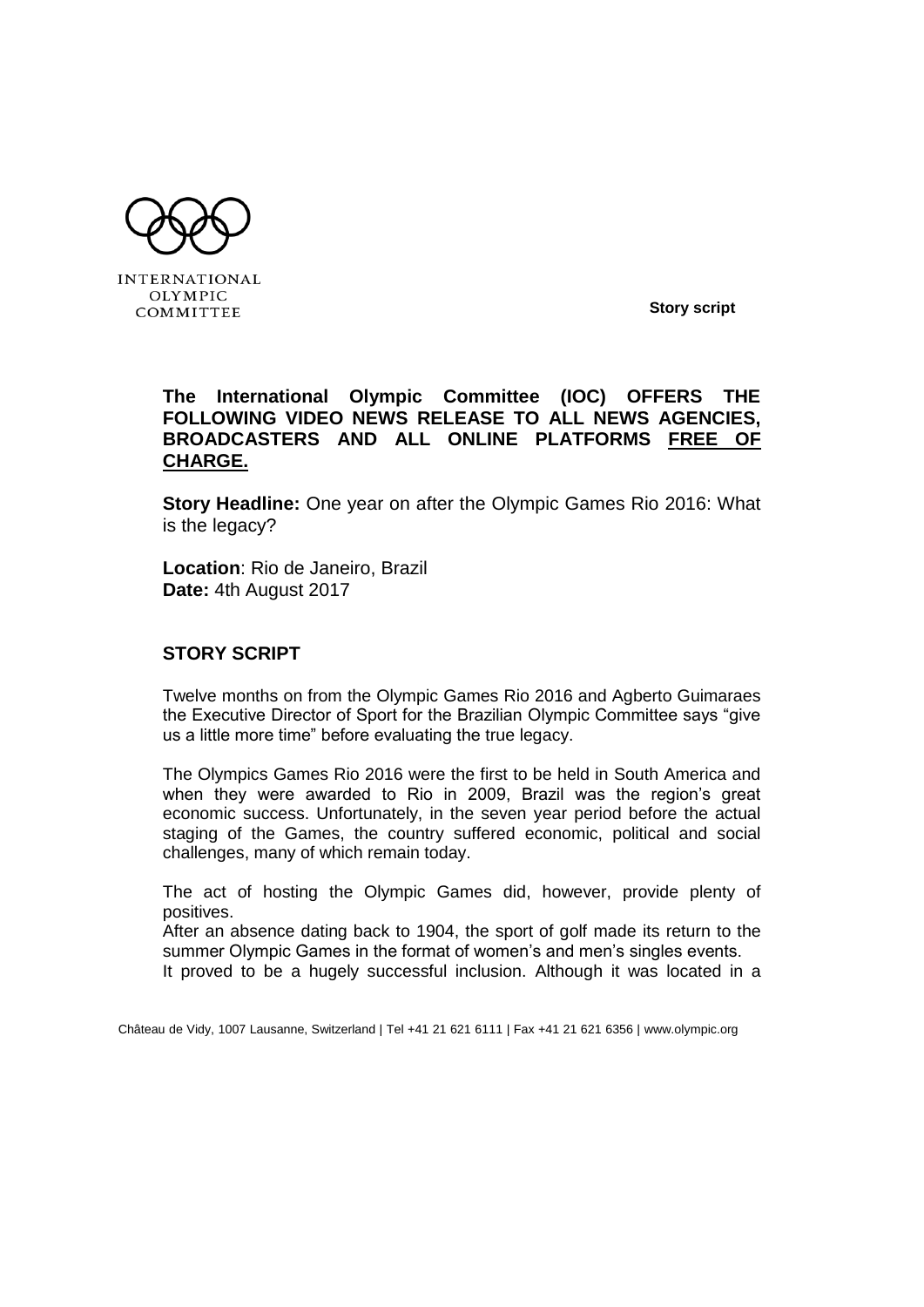

protected area, approximately 70 per cent of the golf course site was degraded before the Olympic Games. Now, thanks to the Games, the land's biodiversity has increased as there is 55 hectares of natural vegetation. Moreover, young kids have access to the course to play golf regularly.

Carlos Favoreto, the director of the Olympic Golf course, insists that having such a facility in the city is encouraging young people into the sport. "The great legacy is that any citizen, rich or poor, can come here and get in contact with the sport. This is the true legacy of the Olympic Golf Course, the access to everyone"

Diego Matias Hypolito, a Brazilian Gymnastics silver medallist, is also optimistic about the lasting impact that the Olympic Games Rio 2016 will have on his sport.

A two-time World Champion on the floor, he was the first male Gymnast from South America to win a World title in 2005. Rio was his third Olympic Games, and gave him his first Olympic medal when he took silver behind Max Whitlock of Great Britain.

Page 2/7

INTERNATIONAL OLYMPIC COMMITTEE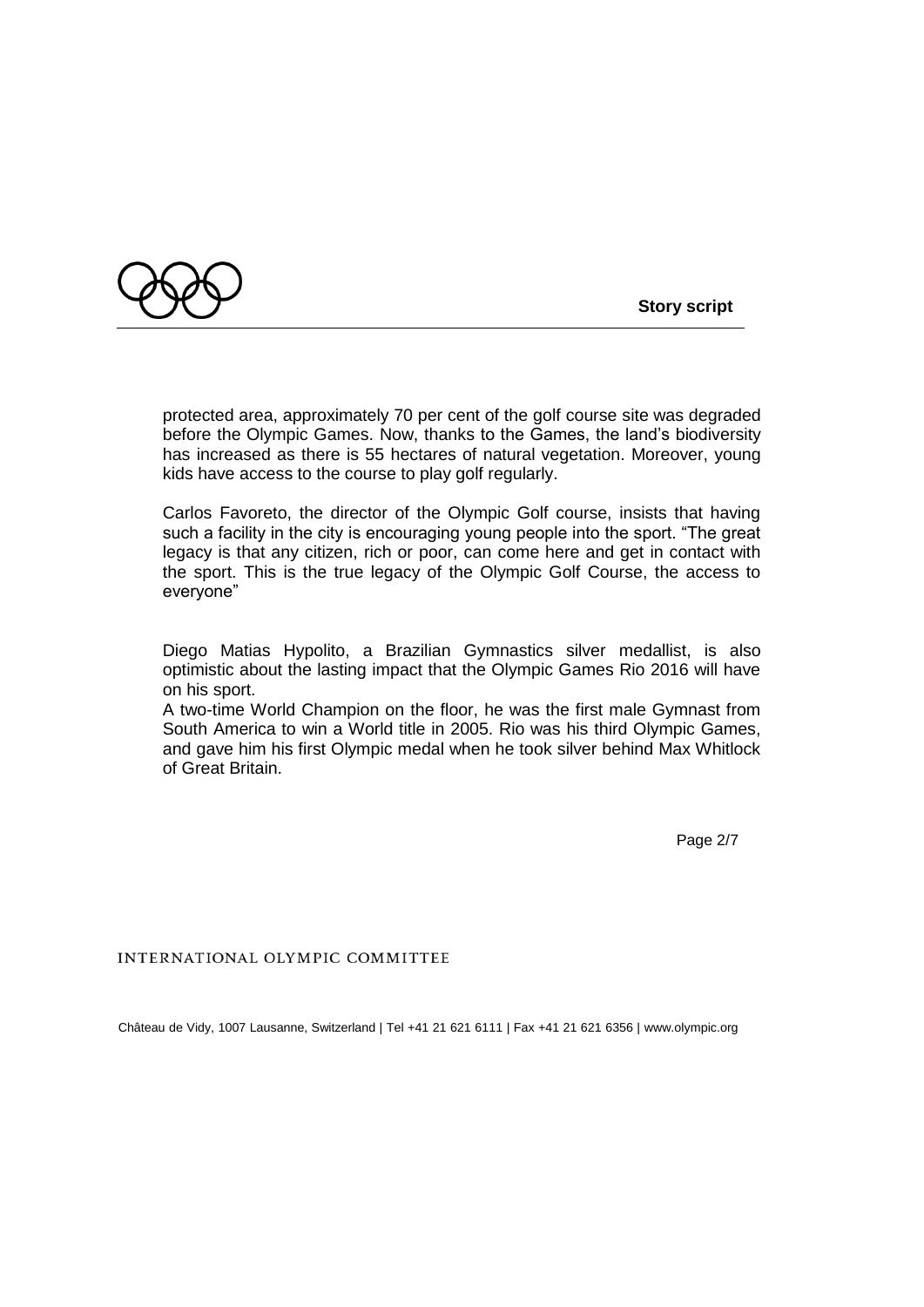

The bronze medal was won by another Brazilian, Arthur Mariano, and Hypolito believes that the hosting of the Games has provided the city with a world class facility that is already aiding future Brazilian gymnasts.

"After the Olympic Games, I think it is very much on par with other facilities around the world. It has all the infrastructure that you need around the Arena. This is having a really positive impact on our results. It's very similar to how it was during the Olympic Games. I was very glad when it reopened because it gives children an opportunity to dream, and gives athletes a chance to dream and to reach their goals thanks to being able to use better facilities."

The Olympics Aquatics Stadium hosted 34 swimming events, 17 each for men and women, and witnessed some superb performances, not least US swimmer Michael Phelps bringing the curtain down on his record-breaking career by winning his 23rd gold medal.

Five temporary Olympic training pools have been dismantled for reuse elsewhere.

Page 3/7

INTERNATIONAL OLYMPIC COMMITTEE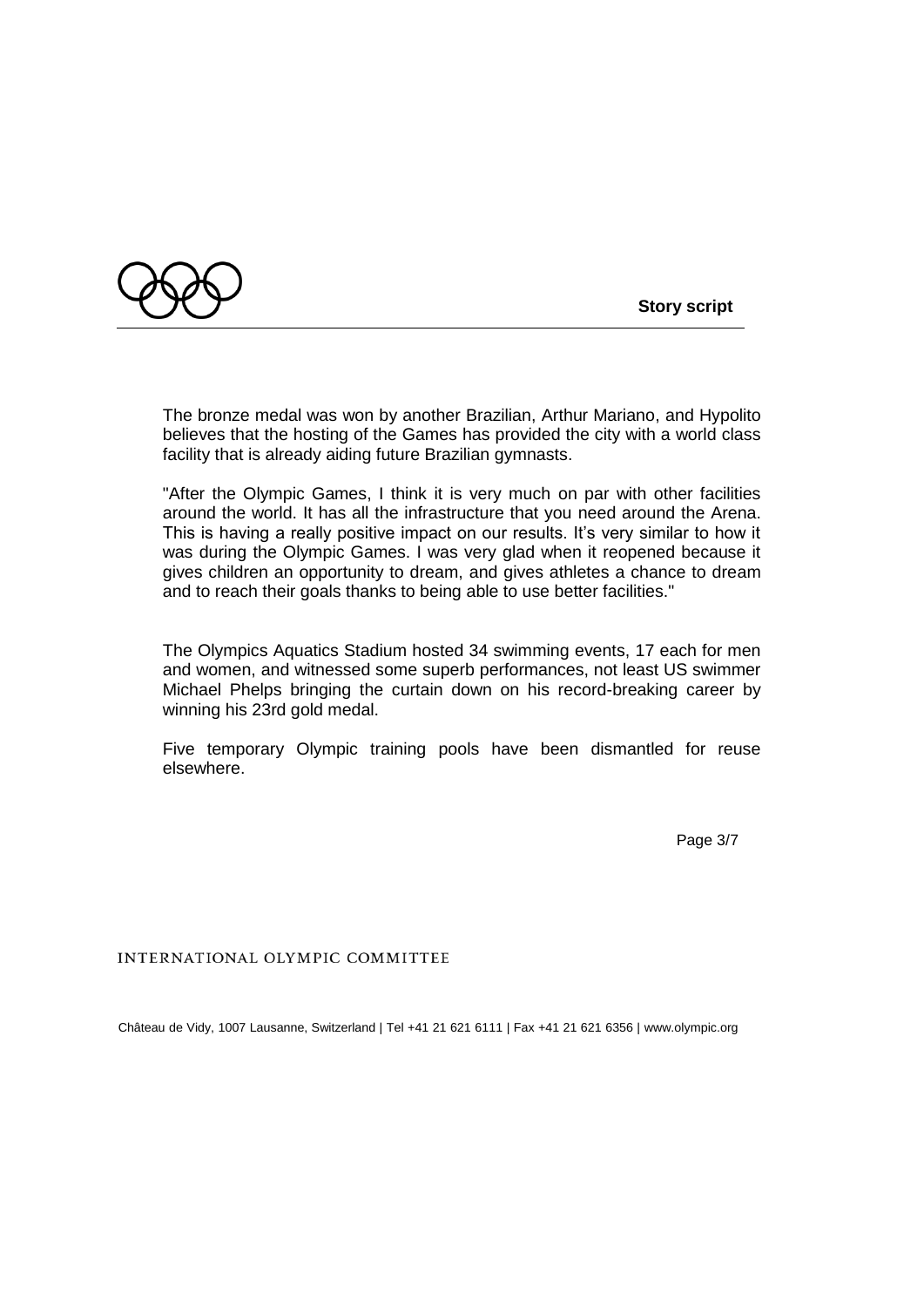



Mountain Bike champion and Coach Nicolas Siegenthaler expects the Olympics to have had a positive impact on the number of people taking part in cycling, both for competitive and recreational reasons.

"They are so motivated and so beautiful people that I expect that they can use all this legacy to become better and to use that not only for the sport but also for the social development for Brazil"

After a period of approximately 40 years of degradation, Rio de Janeiro finally saw its port area undergo a complex renovation process. The long expected improvements were triggered by the preparations for the Rio 2016 Olympic Games. Rio's long-term planning strategy was inspired by the successful improvements realized by previous host cities showing determination in organizing Games with a sustainable urban legacy.

"Porto Maravilha" is considered by specialists an icon of sustainable long-term benefits that's goes beyond sport. Through the largest public-private partnership in the country and R\$ 10 billion (approximately U\$ 2.9 billion) on investments, it revitalized an area of five million square meters (sqm) and became a strategic residential, cultural, business and tourism hub.

The revitalization process completely transformed the port region of Rio de

Page 4/7

INTERNATIONAL OLYMPIC COMMITTEE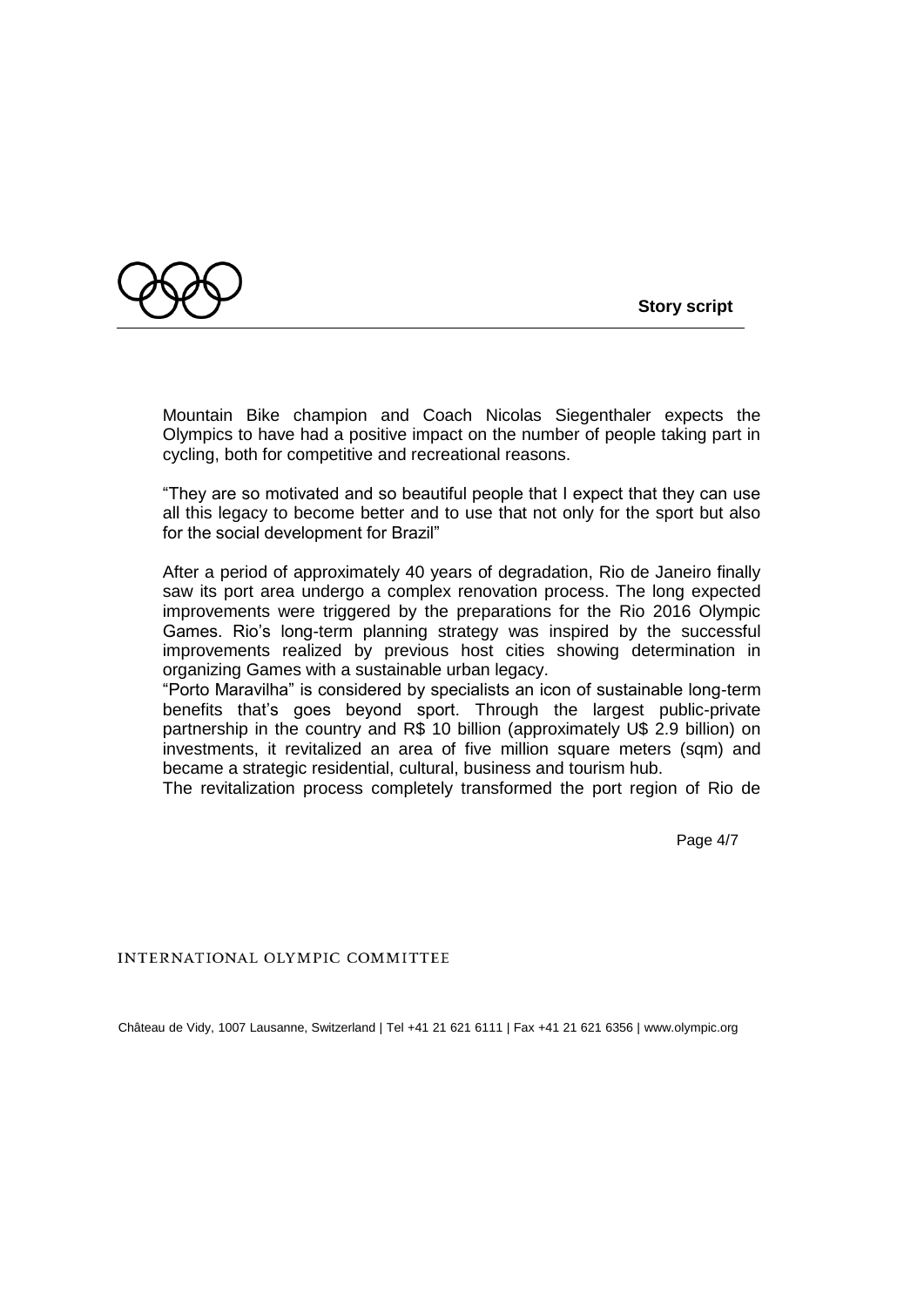

Janeiro, clearly due to the infrastructural innovation. There were the construction of two museums, the largest aquarium in South America and an outdoors graffiti art gallery which are increasing considerably Rio's cultural life.

Judo in Brazil is another sport already feeling the benefits of having hosted the Rio 2016 Games.

Brazilian gold medallist Rafaella Silva believes that the facilities now available can only lead to improved performances and in her case, make it more likely that she can stay on track to defend her title at Tokyo 2020.

"This facility, the Brazilian team's training centre, is very important for all the high-performance athletes. Where I trained before, there wasn't space to do weight-training, physical training, technical training. So this space, where we have the tatame and this training area, for physical training, it's helping me a lot to stay on the circuit until 2020"

The Rio 2016 Transforma education program, which promoted mutual respect, non-discrimination and other Olympic values to 8 million Brazilian children in 16,000 schools, is set to be re-launched this month with additional financial support from the IOC.

Page 5/7

INTERNATIONAL OLYMPIC COMMITTEE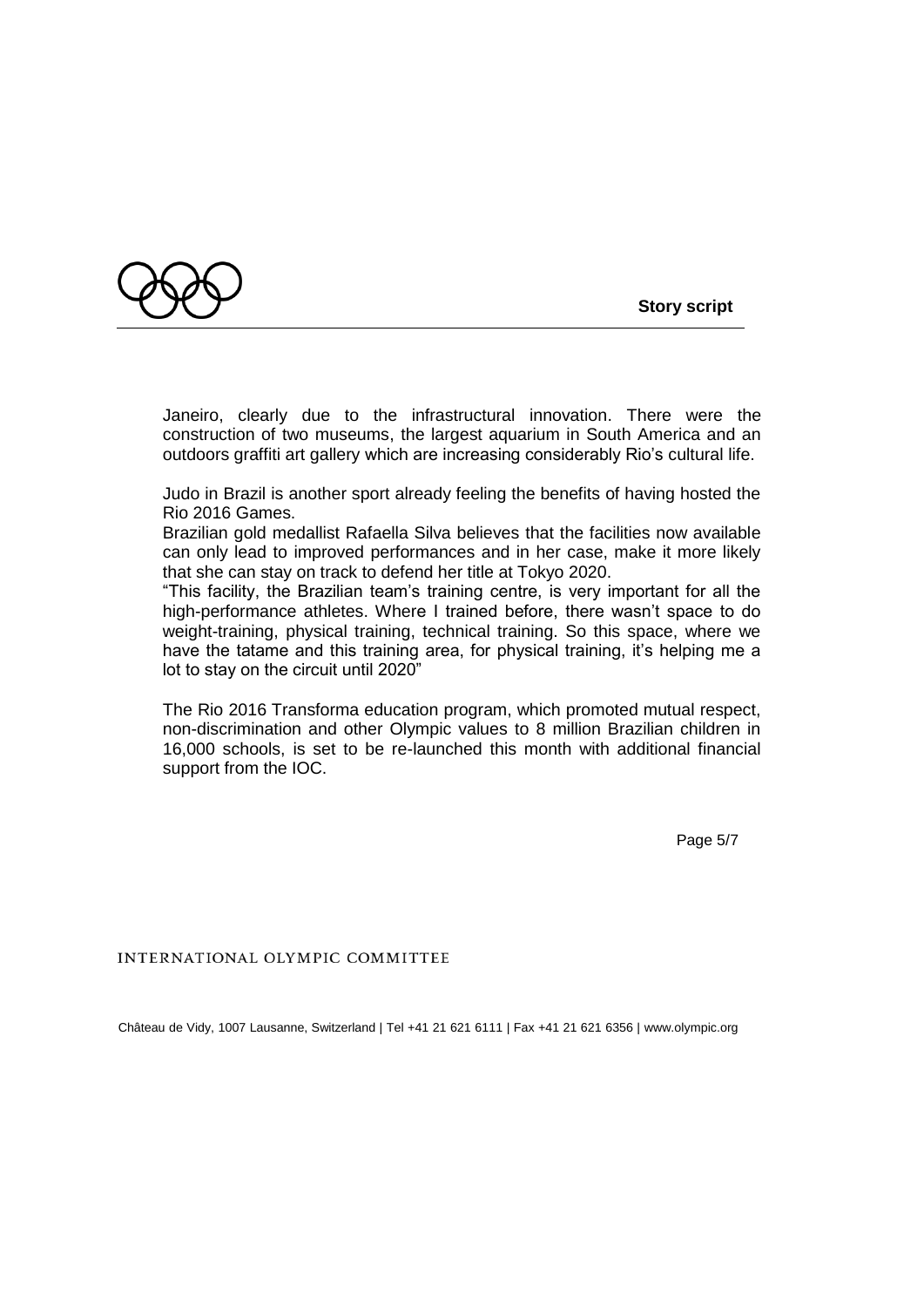

Edgar Oliveira, a former Brazilian middle distance runner and a volunteer supporting athlete of the Transforma initiative believes the Rio 2016 Games have already inspired the next generation.

"The Games [were] a very good opportunity for them (young people) to see athletes on the real field of play and for them it was unforgettable, that moment."

The urban mobility plan proposed for Rio de Janeiro, which guaranteed the city's candidacy as host of the Olympic Games 2016, brought innovations that helped to give cariocas a better quality of life, reduce traffic problems and move towards a transport system with lower negative impacts on the environment.

In 2011, 1.1 million daily trips were made in Rio using the high-capacity system. The usage rose to above 2.3 million daily trips in time for the Olympic Games Rio 2016. The increased access to high-quality public transport was a result of the integration of transport systems, the modernisation of stations of the suburban rail, the new BRT exclusive corridors and the arrival of metro line 4 to Barra da Tijuca.

Page 6/7

INTERNATIONAL OLYMPIC COMMITTEE